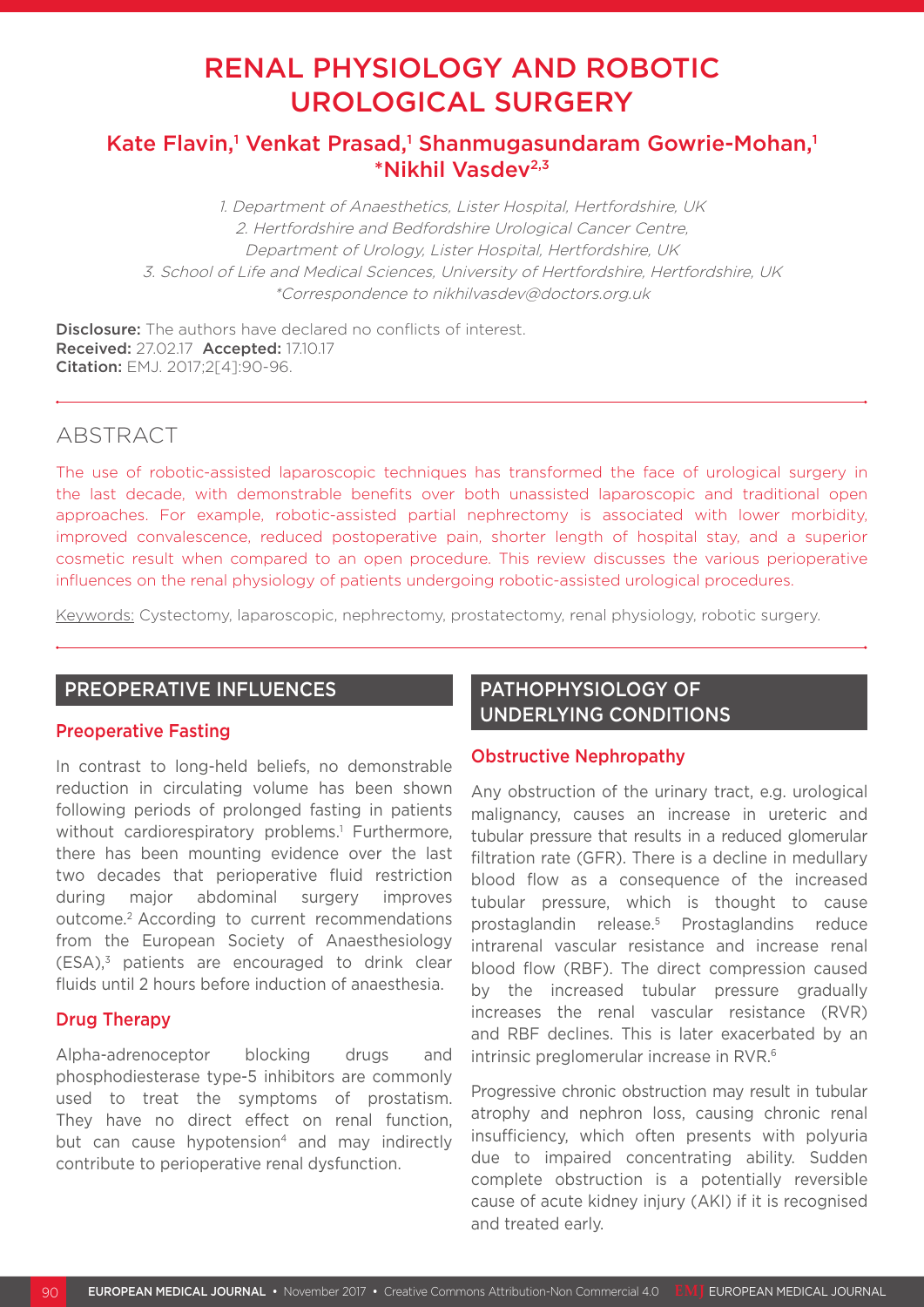#### Renal Cell Carcinoma

There are common pathological changes in the non-neoplastic kidney in patients with renal cell carcinoma (RCC), $<sup>7</sup>$  and this correlates with the higher</sup> rate of chronic kidney disease (CKD) in patients with RCC compared with the general population. It is unknown whether these changes are carcinogenic per se, or if CKD increases circulating carcinogens or produces an immunological defect that causes RCC.

Patients with RCC may have paraneoplastic syndromes that can affect renal function. These include hypertension, the cause of which is multifactorial, but often due to hyper-reninaemia; and hypercalcaemia, which may be the result of bony metastases, or due to paraneoplastic parathyroid hormone production, and can result in nephrogenic diabetes insipidus (NDI) as well as cardiac complications including arrhythmias.8

### INTRAOPERATIVE INFLUENCES

#### Partial Nephrectomy

Partial nephrectomy offers superior renal functional outcomes and comparable oncological outcomes when compared with radical nephrectomy<sup>9</sup> in the management of localised small renal masses (i.e.  $\leq$  cm).<sup>10</sup> The swifter convalescence and comparative oncological safety of laparoscopic partial nephrectomy (LPN) have been proven, but it remains a technically challenging operation despite advances in techniques, skill, and instruments and as such has not been widely adopted.11 Robotic-assisted partial nephrectomy (RAPN) has gained rapid popularity because of improved visualisation and relative technical ease. Several studies have suggested a trend towards superiority of RAPN above LPN<sup>12</sup> due to the associated lower morbidity, improved convalescence, reduced postoperative pain, shorter reduced length of hospital stay, and a superior cosmetic result.<sup>13</sup>

Warm ischaemic time during partial nephrectomy impacts negatively on postoperative renal function, and the tumour should be resected within 20 minutes regardless of surgical approach.<sup>14</sup> RAPN is associated with more favourable results than LPN in conversion rate to open or radical surgery, operating time, warm ischaemic time, intraoperative blood loss, change of estimated GFR, and length of stay.15,16 Rates of detection of positive surgical margins and postoperative renal dysfunction are comparable<sup>16</sup> and long-term renal functional recovery is better following RAPN.

#### Cystectomy and Urinary Diversion

Traditional diversionary surgery involves the creation of an ileal conduit: an anastomosis is made between the cut ureters and a free section of ileum, which is then brought out to form a urostomy. In the last 30 years, orthotopic neobladder formation has become an increasingly popular approach, in which a spherical 'bladder' is fashioned from a free section of bowel (either ileum, colon, or sigmoid) and connected to the ureters and urethra in place of the native bladder.<sup>17</sup> Patients have to undergo neobladder training but have comparable or better sexual function than those with ileal conduits.

The intestinal mucosa is more permeable to electrolytes than the urothelium. Urinary potassium, chloride, and hydrogen ions may be exchanged with sodium and bicarbonate ions in the bloodstream, risking a hyperchloraemic, hyperkalaemic metabolic acidosis in association with salt loss.<sup>18</sup> Creatinine, urea, and ammonia are also reabsorbed by the intestine. The subsequent additional metabolic and excretory burden means that patients with pre-existing renal and liver dysfunction are precluded from neobladder formation.19 A significant proportion of patients with neobladders develop hydronephrosis and associated decline in renal function, which should be monitored. However, baseline creatinine may increase even in the absence of hydronephrosis, although the significance of this is unclear.<sup>20</sup>

A recent meta-analysis of robotic-assisted radical cystectomy (RARC) over open radical cystectomy showed it to be a credible alternative with fewer perioperative complications, increased lymph node yields, less estimated blood loss, lower need for transfusions, and shorter length of stay.<sup>21</sup> Operative time is often greater in RARC.

#### Prostatectomy

Robotic-assisted radical prostatectomy (RARP) has surpassed the open technique as the most common extirpative treatment for prostate cancer. There has been extensive regionalisation of RARP, and an associated improvement in global outcomes in high-volume compared to low-volume centres.22

#### Bleeding or Hypovolaemia

The physiological response to haemorrhage or hypovolaemia involves four principal compensatory mechanisms, which are explained subsequently.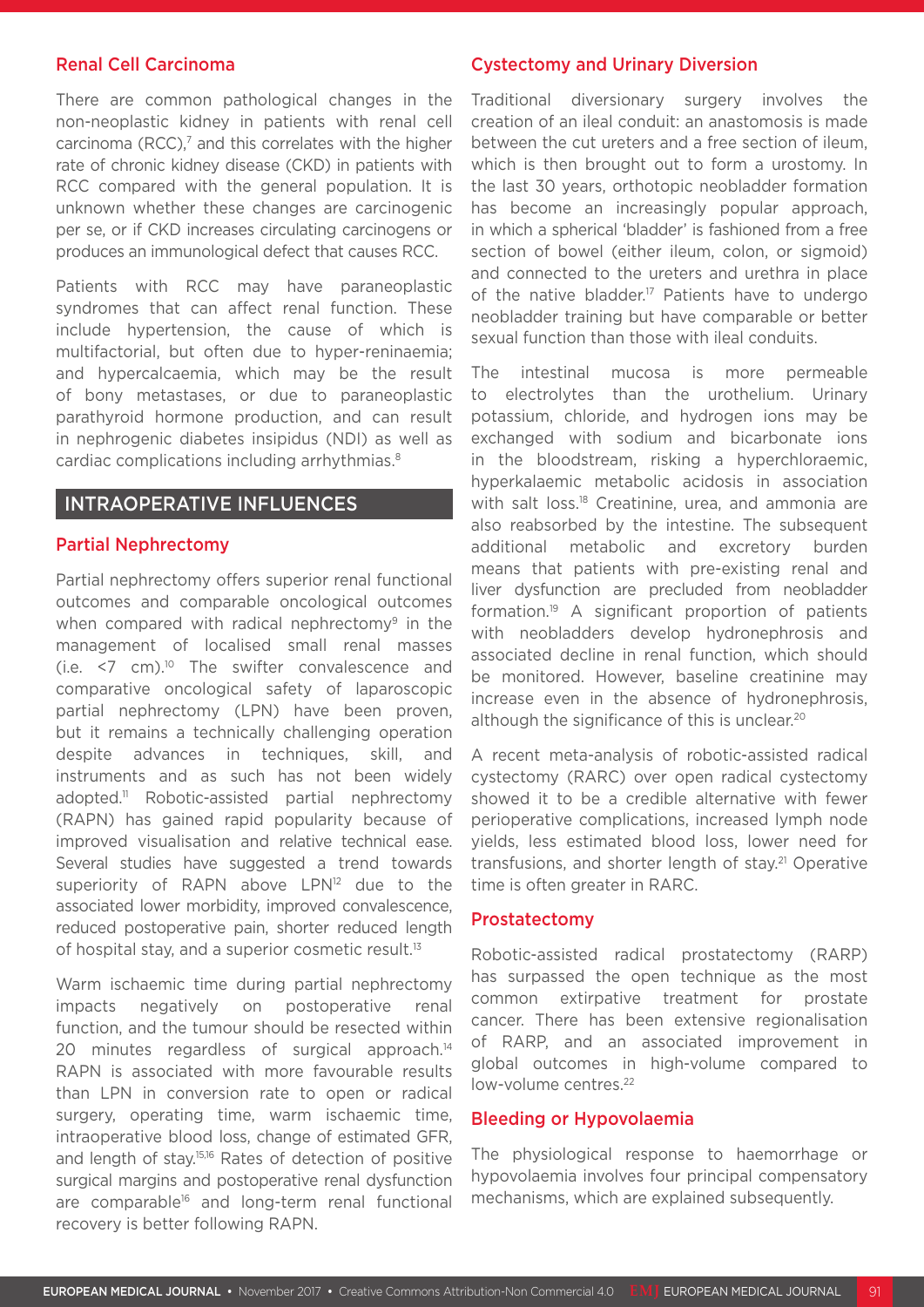#### **Cardiovascular**

Stimulation of baroreceptors in the carotid sinus and aortic arch inhibits the tonic sympathetic activity of the rostral ventrolateral medulla (RVLM) via glossopharyngeal and vagal afferents, producing a reduction in heart rate (HR), myocardial contractility, and vasodilatation. Hypovolaemia-induced reduction in stroke volume is detected as reduced vascular distension by the baroreceptors, whose rate of firing decreases. The subsequent increase in sympathetic outflow from the RVLM increases HR and contractility, and causes venoconstriction of capacitance vessels (increased preload), and arteriolar constriction (increased systemic vascular resistance [SVR]).

#### **Renal**

The reduction in renal perfusion pressure (RPP) in hypovolaemia is detected by stretch receptors in the juxtaglomerular apparatus, which causes renin release. Renin has two actions, firstly to stimulate conversion of angiotensinogen to angiotensin, and secondly to stimulate antidiuretic hormone (ADH) secretion.

Following the conversion of angiotensinogen to angiotensin, it is then converted to angiotensin II in the pulmonary circulation by angiotensin-converting enzyme (ACE). Angiotensin II has three functions: i) potent vasoconstriction, increasing SVR and mean arterial pressure; ii) glomerular arteriolar vasoconstriction (efferent>afferent), preserving GFR in the face of falling renal plasma flow. Filtration fraction increases; the hydrostatic pressure within the peritubular capillaries drops further, osmotic pressure increases, and a higher proportion of filtered fluid is reabsorbed from the proximal convoluted tubule (PCT); iii) stimulation of aldosterone secretion. Aldosterone is a mineralocorticoid hormone produced in the zona glomerulosa of the adrenal cortex. Binding of aldosterone to mineralocorticoid receptors in the distal convoluted tubule and collecting ducts causes upregulation of basolateral sodium potassium pumps, producing sodium and water retention (and potassium loss).

Secondly, renin stimulates ADH (vasopressin [V]) secretion. ADH is a hypothalamic hormone that is stored in the posterior pituitary and has two principal mechanisms of action: i) widespread vasoconstriction via action on vascular smooth muscle V1 receptors; and ii) water retention via stimulation of V2 receptors on the basolateral membrane of the collecting duct leading to increased transcription of the aquaporin-2 gene

and increased numbers of aquaporin-2 channels in the collecting ducts. The result is the production of low volume, concentrated urine.

As circulating volume decreases, renal cortical blood flow is diverted to the juxtamedullary glomeruli. This preserves perfusion of the most metabolically active and oxygen-dependent nephrons of the outer medulla. Furthermore, the reduction in solute delivery associated with a reduction in RBF lessens the oxygen requirement.

#### **Humoral**

Sympathetic activity in response to hypotension and hypovolaemia causes catecholamine release from the adrenal medulla. These neurohumoral agents act directly on the cardiovascular system, increasing HR, myocardial contractility, and SVR, and at the renal vasculature, causing vasoconstriction of the afferent and efferent arterioles in an attempt to maintain RPP. In addition, beta-adrenoceptor stimulation occurs at the PCT, causing sodium reabsorption, and at the juxtaglomerular apparatus, causing renin release.

Baroreceptors, located at the veno-atrial junction in the heart, are tonically active and act to inhibit ADH secretion. In haemorrhage, their rate of firing is reduced and ADH secretion increases as a result.

Osmoreceptors are located principally in the hypothalamus. They detect changes in serum osmolality and regulate ADH secretion and the sensation of thirst.

#### **Hydrostatic**

This is the fastest compensatory response. Hypovolaemia results in reduced capillary hydrostatic pressure, which promotes absorption of interstitial fluid into the intravascular space. Starling's<sup>23</sup> hypothesis states that fluid movement due to filtration across the wall of a capillary is dependent on the balance between the hydrostatic pressure gradient (Pc-Pi) and the oncotic pressure gradient (πc-πi) across the capillary.

Net filtration pressure= (Pc-Pi) - (πc-πi)

#### Factors favouring filtration

- Pc: capillary hydrostatic pressure
- πi: interstitial oncotic pressure

#### Factors opposing filtration

- Pi: interstitial hydrostatic pressure
- πc: capillary oncotic pressure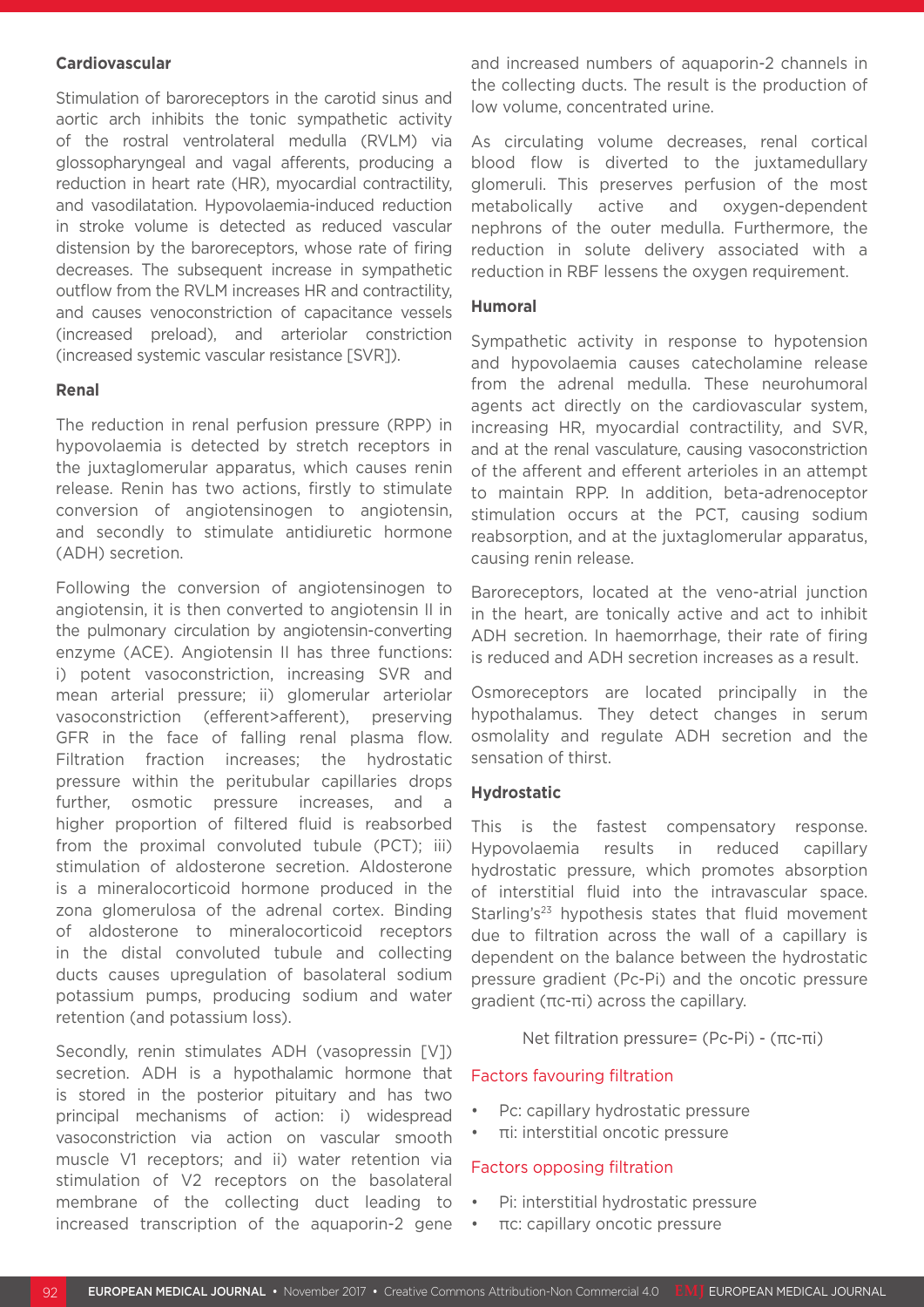Importantly, the patient may be taking various drugs that impair the body's response to hypovolaemia and hypotension, e.g. ACE-inhibitors, beta-blockers, calcium channel blockers, non-steroidal antiinflammatory drugs (NSAID).

### Pneumoperitoneum

The insufflation of gas into the peritoneal cavity is considered essential for adequate exposure and visualisation in laparoscopic techniques. Carbon dioxide is used because it is non-combustible, economical, and highly soluble in blood, making significant gas embolism less problematic. However, it has the downside of causing respiratory acidosis.

Pneumoperitoneum has significant direct and indirect effects on renal physiology.<sup>24</sup> At insufflation pressures >10 mmHg, there is a reproducible, demonstrable reduction in GFR and RBF, and a transient oliguria. The reduction in RBF is directly related to the insufflation pressure and is affected by positioning (reverse Trendelenburg position being the worst), mitigated by fluid therapy, and independent of insufflation gas.<sup>25</sup> Renal function appears to return to pre-existing levels once the pneumoperitoneum is released and may not be of clinical significance; there is no demonstrable associated histological pathology or evidence of renal tubular damage in animal models.26 Even in animal models with induced renal insufficiency, in whom prolonged pneumoperitoneum results in AKI lasting 1 week, renal function returns to pre-existing levels with no lasting impact on renal function.27

#### **Direct effects**

• Increased intra-abdominal pressure (IAP) causes increased RVR due to direct compression of the renal parenchyma and vasculature.<sup>28</sup>

# RBF= RPP RVR

- It follows that as RVR increases. RBF will proportionally decrease. In addition, direct compression of the nephrons reduces GFR.28
- Increased IAP compresses the inferior vena cava, producing a reduction in venous return from the lower body and a subsequent fall in stroke volume. Kirsch et al.<sup>29</sup> found that at insufflation pressures of 10 mmHg in rat models, caval flow diminishes by 93% and aortic flow by 46%. This leads to the conclusion that the renal dysfunction is caused mainly by renal vascular insufficiency from central venous compression.
- Importantly, compensatory sympathetic activity that serves to increase SVR and HR may be depressed in the anaesthetised patient. This may be further compromised in the elderly population due to adrenoceptor downregulation.<sup>30</sup>
- Direct ureteric compression does not appear to contribute to the renal effects of pneumoperitoneum, and ureteric stent placement does not mitigate the oliguria.<sup>31</sup>

#### **Indirect effects**

- Activation of the renin-angiotensin-aldosterone system (RAAS) in response to compression of the renal parenchyma (the Page effect).<sup>32</sup>
- Reperfusion injury following release of the pneumoperitoneum, as alterations in regional blood flow within the kidney normalise. $33$ This oxidant-induced nephrotoxicity is attenuated by the use of anti-oxidants in animal models.<sup>33,34</sup>
- The respiratory acidosis induced by carbon dioxide insufflation can be offset by increasing ventilation. However, this may be difficult in prolonged surgery in the Trendelenburg position due to cephalad displacement of the diaphragm and ventilation-perfusion mismatching.<sup>35</sup> Hypercapnia has direct negatively inotropic effects on the myocardium and causes systemic vasodilation and tachycardia. Additionally, it sensitises the myocardium to arrhythmogenic effects of catecholamines. It is reasonable to conclude that these changes may have an adverse effect on renal perfusion.

Interestingly, insufflation with gas warmed to body temperature is associated with a significantly higher urine output compared to that at room temperature, probably due to local renal vasodilation.36

### Direct Injury

Hypoperfusion experienced by the operative kidney during RAPN will result in postoperative renal dysfunction, but direct injury to the kidneys may occur during other robotic procedures.

#### Positioning and Compartment Syndrome

Positioning is key in robotic surgery. Direct pressure on a closed muscle compartment as a result of poor intraoperative positioning (particularly in combination with hypoperfusion due to hypotension) may cause compartment syndrome. The lower legs are at risk in RARP and RARC due to the steep Trendelenburg lithotomy positioning, and muscle breakdown in the back and gluteal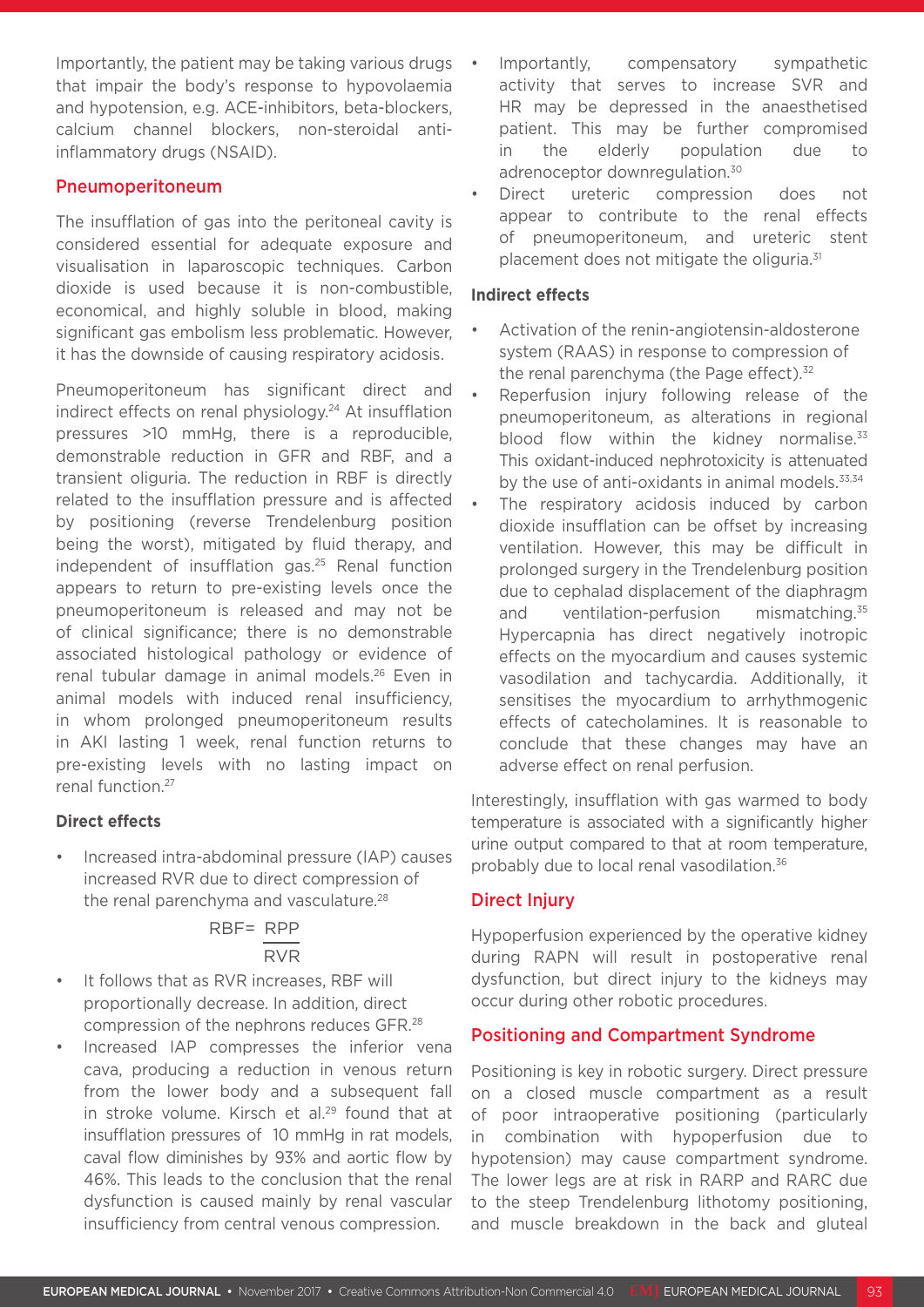regions may also occur.<sup>37</sup> Some centres routinely release the legs part-way through operations to mitigate such complications.

Compartment syndrome occurs when the pressure within a closed osteofascial compartment exceeds the perfusion pressure, and results in muscle and nerve ischaemia.38 Normal compartment pressure is 10–12 mmHg. Obstruction to venous outflow, increased capillary pressure, and reduced perfusion leads to ischaemia and infarction. The ischaemic injury causes an inflammatory response, causing capillary leak and worsening the compartmental hypertension.

Muscle ischaemia, damage, and eventual necrosis lead to rhabdomyolysis.<sup>39</sup> There is ATP depletion either due to increased muscle activity or failure of oxygen delivery to the myocyte. This then disrupts cellular transport mechanisms, namely the sodium potassium ATPase pump, the active transport of calcium into the sarcoplasmic reticulum, and electrolyte balance. A rise in intracellular calcium levels results in free radical production, which degrade the myofilaments and damage the cell membrane, resulting in leakage of cell contents (potassium, phosphate, urate, creatine kinase, and myoglobin) into the plasma.

There are four pathophysiological mechanisms by which rhabdomyolysis can cause AKI:40

- Myoglobin combines with Tamm–Horsfall protein, leading to the formation of insoluble casts, which cause mechanical tubular obstruction.
- Hyperuricaemia and urinary excretion of uric acid worsens tubular obstruction.
- Degradation of the haem moiety of precipitated myoglobin causes lipid peroxidation and free radical production, both of which are directly nephrotoxic.
- The scavenging effect of myoglobin and relative deficiency of nitric oxide results in inappropriate renal vasoconstriction in the presence of relative hypovolaemia due to third-space loss, which leads to ischaemic injury.

Creatine kinase levels should be monitored and the patient should be referred to critical care early if rhabdomyolysis is suspected. There should be a low threshold for measuring compartment pressures if compartment syndrome is suspected. The compartmental perfusion pressure should be calculated (the difference between diastolic blood pressure and compartment pressure) and a surgical

fasciotomy of the affected muscular compartment should be performed without delay if the perfusion pressure is <30 mmHg.

### POSTOPERATIVE INFLUENCES

### The Physiology of Postoperative Oliguria

The stress response is a humoral response initiated by afferent neuronal impulses from the site of injury directed to the hypothalamus. Additionally, there is a cytokine-mediated inflammatory response.<sup>41</sup> A number of hormonal changes aimed at maintaining normovolaemia occur, which influence renal function. Increased ADH secretion (and oliguria) may continue for 3–5 days, depending on the severity of the surgical insult and whether complications develop. Additionally, renin secretion results in sodium and water retention.<sup>42</sup> The stress response is not significantly altered by the use of minimally invasive surgical techniques, in contrast to the inflammatory response.41

### Post-Obstructive Diuresis

Between 0.5% and 52.0% of patients exhibit an inappropriate and exaggerated excretion of water and electrolytes following the relief of urinary tract obstruction.43 Urine production of >200 mL/hour for 2 consecutive hours or >3,000 mL/24 hours is diagnostic of post-obstructive diuresis (POD).<sup>44</sup> Pathophysiologically, several mechanisms are responsible: decreased concentrating ability secondary to vascular washout and downregulation of sodium channels in the thick ascending limb of the loop of Henle, reduction in GFR, leading to ischaemia and juxtamedullary nephron loss, and NDI.

Physiological POD lasts for approximately 24 hours. Pathological POD persists after euvolaemia is attained, and risks hypovolaemia, hypotension, electrolyte disturbance, metabolic acidosis, and death.44 The patient should be managed in a high-dependency environment with input from a nephrologist and treatment with intravenous fluids and electrolyte replacement. Excessive fluid administration will exacerbate the condition.<sup>44</sup>

### Nephrotoxins

There are several classes of drug used perioperatively that have an adverse effect on renal function. Physiological renal autoregulation by the RAAS is prevented by the use of ACE-inhibitors and angiotensin II receptor-blockers. It is debatable whether these drugs should be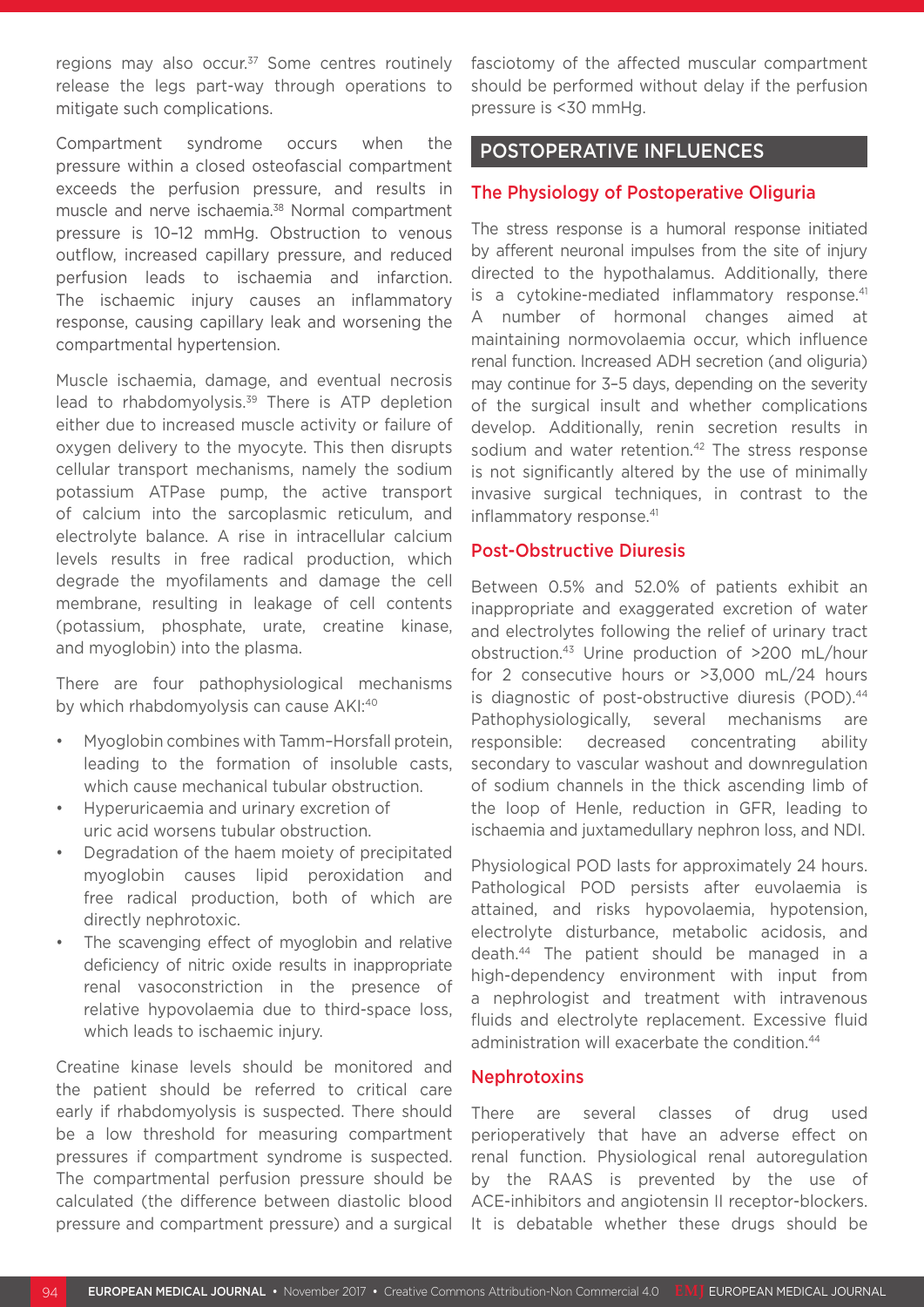continued perioperatively, although a Cochrane review in 2008 failed to demonstrate a benefit.<sup>45</sup>

NSAID inhibit the autoregulatory prostaglandininduced vasodilation seen in conditions that result in the systemic release of vasoconstrictors, and can result in reduced RBF.46 This is especially important in those taking concomitant ACE-inhibitors, angiotensin II receptor-blockers, or diuretics. NSAID may also cause direct nephrotoxicity by producing an acute interstitial nephritis or, more rarely, acute papillary necrosis or renal vasculitis. Adverse renal effects are generally reversible on discontinuation of treatment; nonetheless, the Medicines and Healthcare products Regulatory Agency (MHRA) advocates caution when using these drugs in at-risk patients.<sup>47</sup>

Even low-dose aminoglycosides are directly nephrotoxic,48 leading to acute tubular necrosis, and levels must be monitored carefully. Other antibiotics have been associated with the development of acute interstitial nephritis, e.g. penicillins, cephalosporins, and quinolones.

Contrast-induced (CI)-AKI is the development of AKI within 48 hours of a contrast load.<sup>49</sup> The exact underlying mechanisms are likely to be a combination of direct nephrotoxicity of reactive oxygen species, imbalance of renal vasoconstriction and vasodilation, increased oxygen consumption, contrast-induced diuresis, and increased urinary viscosity.50 CI-AKI is more likely in elderly patients, those with underlying renal impairment, or those taking nephrotoxic drugs and is directly proportional to contrast load. Oral contrast is less likely to be associated with CI-AKI than intravenous. It is best to avoid contrast perioperatively if possible, and if imaging is warranted to use alternative modalities. If contrast is mandatory, the lowest dose of diluted, non-ionic contrast media should be used, all other nephrotoxic drugs should be stopped, and pre and post-contrast hydration with intravenous normal saline instituted.<sup>50</sup> The benefit of N-acetylcysteine in preventing CI-AKI is still the topic of much debate.

### **CONCLUSION**

The perioperative influences on renal physiology of the most commonplace robotic urological procedures are broad and incorporate physiological, pathological, pharmacological, and surgical effects. Care of these patients necessitates early, effective, multi-disciplinary team input in experienced centres in order to minimise complications and achieve the best outcomes. Careful consideration should be given to hydration, nephrotoxic drugs, blood pressure maintenance, positioning, and surgical techniques to minimise adverse effects on renal function.

### REFERENCES

1. Jacob M et al. Blood volume is normal after pre-operative overnight fasting. Acta Anaesthesiol Scand. 2008;52(4): 522-9.

2. Lobo DN et al. Effect of salt and water balance on recovery of gastrointestinal function after elective colonic resection: A randomised controlled trial. Lancet. 2002;359(9320):1812-8.

3. Smith I et al.; European Society of Anaesthesiology. Perioperative fasting in adults and children: Guidelines from the European Society of Anaesthesiology. Eur J Anaesthesiol. 2011;28(8):556-69.

4. British National Formulary. 7.4.1 Drugs used for urinary retention. 2017. Available at: https://www.evidence. nhs.uk/formulary/bnf/current/7 obstetrics-gynaecology-and-urinarytract-disorders/74-drugs-for-genitourinary-disorders/741-drugs-forurinary-retention. Last accessed: 27 February 2017.

5. Allen JT et al. The effect of indomethacin on renal blood flow and

ureteral pressure in unilateral ureteral obstruction in awake dogs. Invest Urol. 1978;15(4):324-7.

6. Klahr S. Pathophysiology of obstructive nephropathy. Kid Int. 1983;23(2):414-26.

7. Henriksen KJ et al. Nonneoplastic kidney diseases in adult tumor nephrectomy and nephroureterectomy specimens: Common, harmful, yet underappreciated. Arch Pathol Lab Med. 2009;133(7):1012-25.

8. Flavin K et al. Perioperative considerations in metastatic renal cell carcinoma. Rev Urol. 2016;18(3):133-42.

9. Riggs SB et al. Partial nephrectomy: A contemporary review regarding outcomes and different techniques. Cancer J. 2008;14(5):302-7.

10. Deklaj T et al. Laparoscopic radical versus laparoscopic partial nephrectomy for clinical T1bN0M0 renal tumors: Comparison of perioperative, pathological, and functional outcomes. J Endourol. 2010;24(10):1603-7.

11. Gill IS et al. Comparison of 1,800 laparoscopic and open partial nephrectomies for single renal tumors. J Urol. 2007;178(1):41-6.

12. Aboumarzouk OM et al. Robotic versus laparoscopic partial nephrectomy: A systematic review and meta-analysis. Eur Urol. 2012;62(6):1023-33.

13. Wang L, Lee BR. Robotic partial nephrectomy: Current techniques and outcomes. Int J Urol. 2013;20(9):848-59.

14. Becker F et al. Assessing the impact of ischaemia time during partial nephrectomy. Eur Urol. 2009;56(4): 625-34.

15. Choi JE et al. Comparison of perioperative outcomes between robotic and laparoscopic partial nephrectomy: A systematic review and meta-analysis. Eur Urol. 2015;67(5):891-901.

16. Kim JH et al. Perioperative and longterm renal functional outcomes of robotic versus laparoscopic partial nephrectomy: A multicenter matchedpair comparison. World J Urol. 2015;